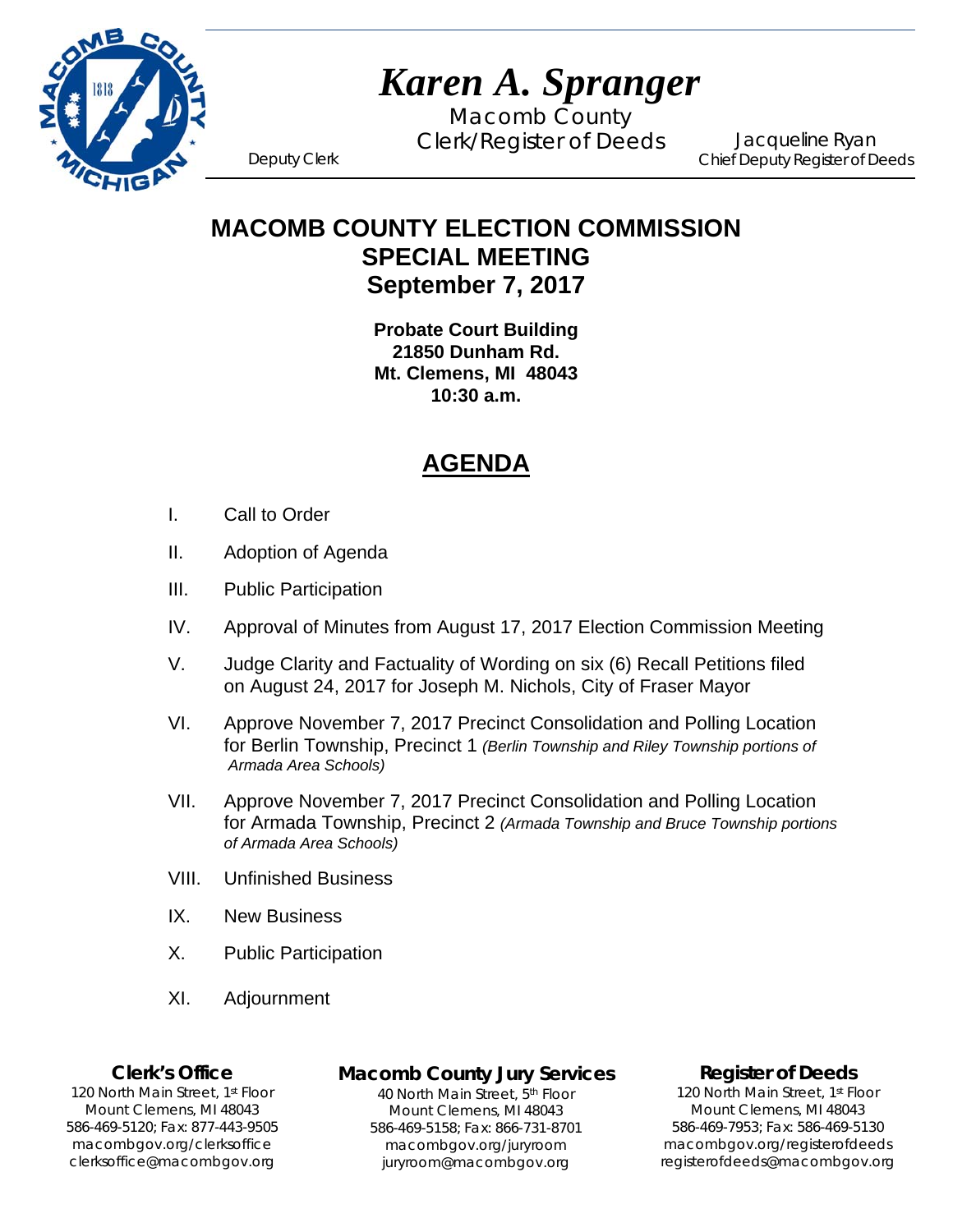

Macomb County Clerk/Register of Deeds Deputy Clerk

Jacqueline Ryan Chief Deputy Register of Deeds

# **NOTICE**

# **MACOMB COUNTY ELECTION COMMISSION SPECIAL MEETING**

Macomb County Clerk's Office Election Department (586) 469-5209

The Macomb County Election Commission will hold a **SPECIAL MEETING** on Thursday, September 7, 2017, at 10:30 a.m. in the Probate Court Building, 21850 Dunham Rd., Mount Clemens, to judge language factuality and clarity on recall petitions filed against Joseph Nichols, City of Fraser Mayor, and to approve precinct consolidations for the November 7, 2017 election.

Karen a. Spranger

Karen A. Spranger Macomb County Clerk/Register of Deeds

**Clerk's Office**

1`40 clerksoffice@macombgov.org 120 North Main Street, 1<sup>st</sup> Floor Mount Clemens, MI 48043 586-469-5120; Fax: 877-443-9505 macombgov.org/clerksoffice

**Macomb County Jury Services**

40 North Main Street, 5th Floor Mount Clemens, MI 48043 586-469-5158; Fax: 866-731-8701 macombgov.org/juryroom juryroom@macombgov.org

#### **Register of Deeds**

120 North Main Street, 1<sup>st</sup> Floor Mount Clemens, MI 48043 586-469-7953; Fax: 586-469-5130 macombgov.org/registerofdeeds registerofdeeds@macombgov.org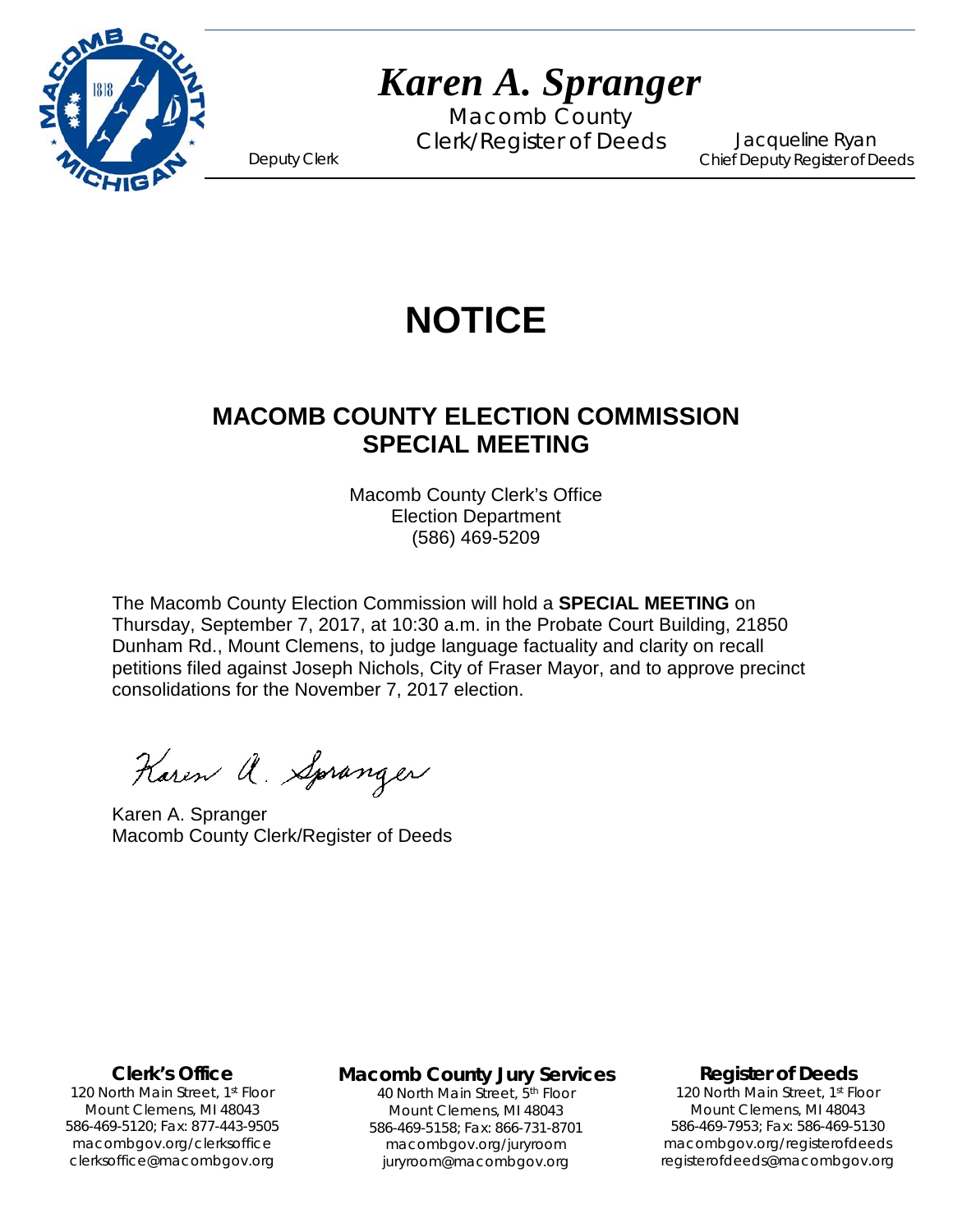## **MACOMB COUNTY ELECTION COMMISSION SPECIAL MEETING August 17, 2017 UNOFFICIAL MINUTES**

The Macomb County Election Commission met on Thursday, August 17, 2017, in the Macomb County Probate Court, 21850 Dunham, Mount Clemens.

| Present:      | Judge Kathryn George - Senior Probate Judge<br>Larry Rocca - County Treasurer<br>Karen A. Spranger - County Clerk                                              |
|---------------|----------------------------------------------------------------------------------------------------------------------------------------------------------------|
| Also Present: | Roger Cardamone - Election Department<br>Frank Krycia - Office of Corporation Counsel<br>Michael Grix - Election Department<br>Joe Biondo - Treasurer's Office |

### **CALL TO ORDER**

Judge Kathryn George called the meeting to order at 1:30 p.m.

### **MOTION TO ADOPT AGENDA**

A motion to adopt the agenda was made by Larry Rocca; seconded by Karen Spranger. The motion carried.

#### **PUBLIC PARTICIPATION**

Joseph Hunt, 8306 Stanley, Warren, MI 48093

Frank Krycia spoke regarding the availability of the meeting transcript. Judge George requested that the video of the meeting be on the website within three days of the meeting.

#### **APPROVAL OF MINUTES**

A motion to approve the minutes from the June 6, 2017 Election Commission meeting was made by Larry Rocca and seconded by Karen Spranger, with the following amendments put forth by Karen Spranger:

*Under "Public Participation"* "Joe Hunt spoke." was changed to "Joseph Hunt, 8306 Stanley, Warren, MI 48093, spoke."

*Under "New Business"*

"None" was change to "The Election Commission requested Corporation Counsel to research the dissemination of the meeting's transcript and bylaws/procedures."

The motion carried.

## **JUDGE CLARITY AND FACTUALITY ON SUBMITTED PETITIONS**

**Petition 1:** Tom Ryan spoke. (2055 Orchard Lake Road, Sylvan Lake, MI 48320) Thomas LaDuke spoke. (16436 Clarkson, Fraser, MI 48026) Tom Ryan spoke. (2055 Orchard Lake Road, Sylvan Lake, MI 48320) Nancy Berube spoke. (31245 Kelly, Fraser, MI 48026) Joseph Hunt spoke. (8306 Stanley, Warren, MI 48093) Thomas LaDuke spoke. (16436 Clarkson, Fraser, MI 48026)

> Judge George and Larry Rocca voted to reject the petition. Karen Spranger voted to approve the petition. By a 2-1 vote, the petition was rejected.

**Petition 2:** A motion was made by Judge George and seconded by Larry Rocca allowing the petitioner to withdraw Petition #2, due to it being deficient on its face. The motion carried. The petitioner agreed to withdraw the petition.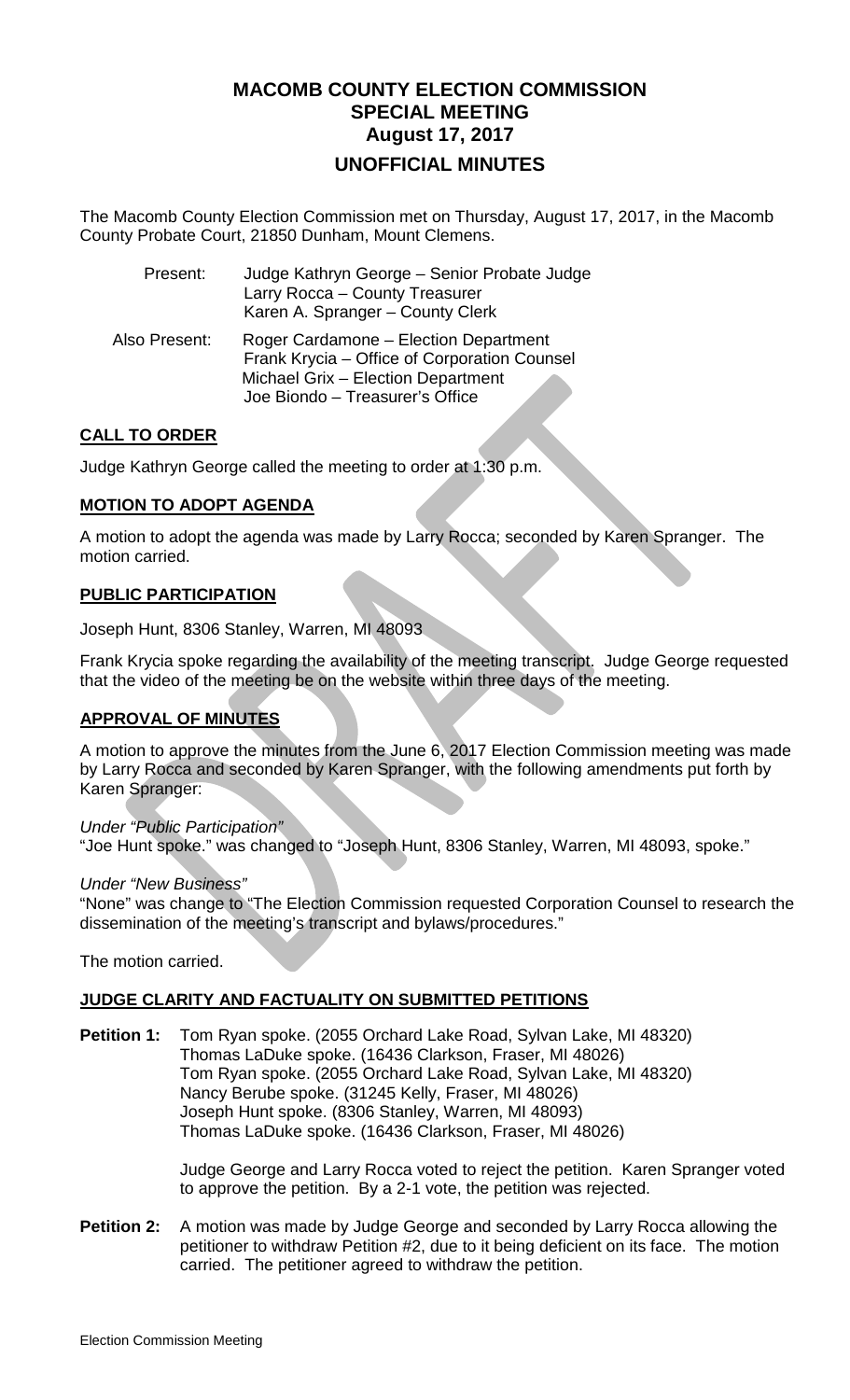August 17, 2017 Page 2

**Petition 3:** Tom Ryan spoke. (2055 Orchard Lake Road, Sylvan Lake, MI 48320) Thomas LaDuke spoke. (16436 Clarkson, Fraser, MI 48026) Joseph Hunt spoke. (8306 Stanley, Warren, MI 48093) Tom Ryan spoke. (2055 Orchard Lake Road, Sylvan Lake, MI 48320) Thomas LaDuke spoke. (16436 Clarkson, Fraser, MI 48026) Marty Prehn spoke. (Address unknown)

> Judge George, Larry Rocca, and Karen Spranger voted to reject the petition. By a 3-0 vote, the petition was rejected.

**Petition 4:** Tom Ryan spoke. (2055 Orchard Lake Road, Sylvan Lake, MI 48320) Thomas LaDuke spoke. (16436 Clarkson, Fraser, MI 48026) Joseph Hunt spoke. (8306 Stanley, Warren, MI 48093)

> Judge George, Larry Rocca, and Karen Spranger voted to reject the petition. By a 3-0 vote, the petition was rejected.

#### **UNFINISHED BUSINESS**

Joseph Hunt spoke. (8306 Stanley, Warren, MI 48093)

#### **NEW BUSINESS**

Karen Spranger requested follow-up regarding bylaws/procedures.

#### **PUBLIC PARTICIPATION**

Tom Ryan, 2055 Orchard Lake Road, Sylvan Lake, MI 48320 Joseph Hunt, 8306 Stanley, Warren, MI 48093

## **ADJOURNMENT**

At 2:31 p.m. Judge George made a motion to adjourn the meeting; seconded by Larry Rocca. The motion carried.

 $\qquad \qquad \qquad \qquad \qquad \qquad \qquad \qquad$ Karen A. Spranger Macomb County Clerk/Register of Deeds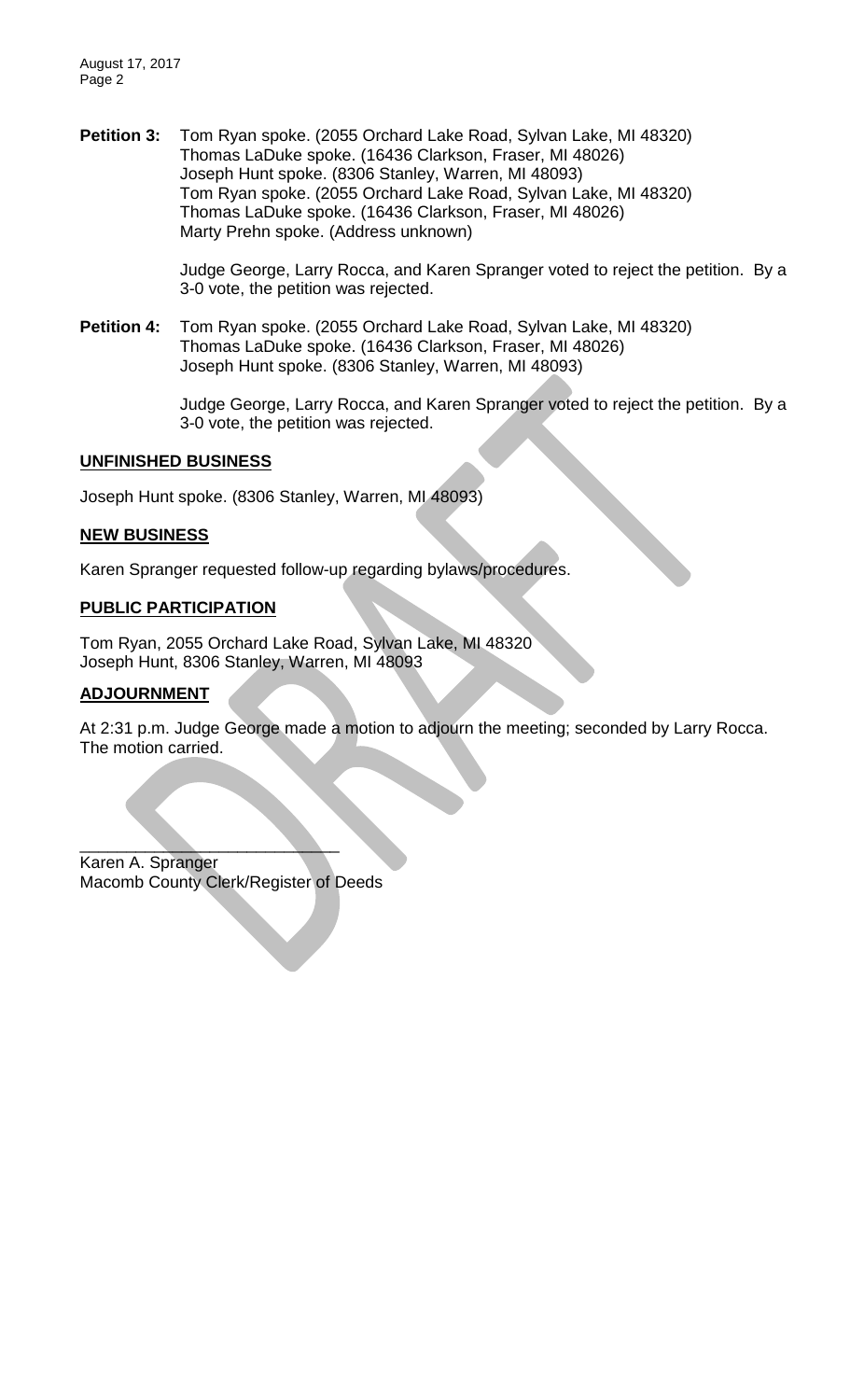| WARNING-A CIRCULATOR KNOWINGLY MAKING A FALSE STATEMENT IN THE ABOVE CERTIFICATE.<br>A PERSON NOT A CIRCULATOR WHO SIGNS AS A CIRCULATOR, OR A PERSON WHO SIGNS A<br>NAME OTHER THAN HIS OR HER OWN AS CIRCULATOR IS GUILTY OF A MIS<br>(County of Registration, if Registered to Vote, of a Circulator who is not a Resident of Mic<br>REQRIDER A DT (GA PAO) (GA PHOLOGE) 12345 - FORM APPROVED BY DIRECTOR OF ELECTIONS, STATE OF MICHIGAN<br>Printing Systems - Taylor, Mi + 1-800-95-12345 - Form Approved By Director of Elections, State of Michigan | circulator asserts that he or she is not a resident of Michigan and agrees to accept the jurisdiction of this state for the purpose of any legal proceeding or<br>hearing that concerns a petition sheet executed by the circulat<br>the Secretary of State has the same effect as if personally served on the circulator.<br>this petrilon sheet is invalid and the signatures will not be counted by a filing official. By making a cross or check mark in the box provided, the undersigned<br>If the circulator is not a resident of Michigan, the circulator shall make a cross [X] or check mark [Y] in the box provided, otherwise each signature on<br>(Printed Name of Circulator)<br>(Complete Residence Address [Street and Number or Rural Route]) - [Do not enter a post office box]<br>(City or Township, State, Zip Code) | knowledge and belief, each signature is the genuine signature of the person purporting to sign the pertiton, the person signing the petition was at the time<br>of signing a registered elector of the City or Township listed in<br>permitted a person to sign the petition more than once and has no knowledge of a person signing the petition more than once; and that, to his or her best<br>(Signature of Circulator) | The undersigned circulator of the above petition asserts that he or she is 18 years of age or older and a United States citizen; that each signature on<br>the petition was signed in his or her presence and was not obtained th<br><b>CERTIFICATE OF CIRCULATOR</b><br><b>CERTIFICATE</b><br><b>CIRCULATOR</b><br>DNTIL<br>DO NOT SIGN OR DO NOT | 5 | ÷,<br>ā | o  | œ            | 71 | ø | ŗ٦                  | 4. | ω | Ņ | ÷ | ٢<br>SIGNATURE<br><b>PRINTED NAME</b><br><b>STREET ADDRESS</b><br>OR RURAL ROUTE | WARNING -<br>A PERSON WHO KNOWINGLY SIGNS A RECALL PETITION MORE<br>THE PROVISIONS OF THE MICHIGAN ELECTION LAW.<br>THAN ONCE<br>$\frac{1}{2}$<br><b>SIGNS</b><br>$\blacktriangleright$<br>NAME<br>OTHER<br><b>THAN HIS</b> | address<br>XCUSE<br><u>me</u><br>$\mathfrak{D}$<br>a S<br>Ŕ<br>ZK,<br>name<br>Mayer<br>ı<br>$\ddot{\phantom{0}}$ | FOR CLERK'S USE ONLY<br>k<br>S<br>HASer<br>$\Theta$<br>OUNC<br>ā<br>Meel<br>hot<br>$\beta$<br>$\tilde{t}$<br>Mayor<br>š<br><b>And</b><br>05eph<br>$\overline{S}$<br>Ź<br>$-50\sqrt{M}$<br>hol<br>VoV<br>$\overline{\mathcal{O}}$<br>Q.<br>Q<br>V / N | calling of an election to recall<br>JOSCON W<br>(Narne of Officer)<br><b>CHECK ONE</b><br>$\vert$<br>5<br>Lodis<br>from the office of<br>$\sum_{i}$<br><b>Office</b><br>(District, if Any) | We, the undersigned registered and qualified voters of the<br><b>Al</b> City<br>Dibwnship<br><b>J</b> Milage of<br>$\overline{T}$<br>RASER<br>in the County of<br>MACOWE |  |
|-------------------------------------------------------------------------------------------------------------------------------------------------------------------------------------------------------------------------------------------------------------------------------------------------------------------------------------------------------------------------------------------------------------------------------------------------------------------------------------------------------------------------------------------------------------|------------------------------------------------------------------------------------------------------------------------------------------------------------------------------------------------------------------------------------------------------------------------------------------------------------------------------------------------------------------------------------------------------------------------------------------------------------------------------------------------------------------------------------------------------------------------------------------------------------------------------------------------------------------------------------------------------------------------------------------------------------------------------------------------------------------------------------------|-----------------------------------------------------------------------------------------------------------------------------------------------------------------------------------------------------------------------------------------------------------------------------------------------------------------------------------------------------------------------------------------------------------------------------|----------------------------------------------------------------------------------------------------------------------------------------------------------------------------------------------------------------------------------------------------------------------------------------------------------------------------------------------------|---|---------|----|--------------|----|---|---------------------|----|---|---|---|----------------------------------------------------------------------------------|-----------------------------------------------------------------------------------------------------------------------------------------------------------------------------------------------------------------------------|------------------------------------------------------------------------------------------------------------------|------------------------------------------------------------------------------------------------------------------------------------------------------------------------------------------------------------------------------------------------------|--------------------------------------------------------------------------------------------------------------------------------------------------------------------------------------------|--------------------------------------------------------------------------------------------------------------------------------------------------------------------------|--|
| higan)<br>Ee                                                                                                                                                                                                                                                                                                                                                                                                                                                                                                                                                |                                                                                                                                                                                                                                                                                                                                                                                                                                                                                                                                                                                                                                                                                                                                                                                                                                          | (Date)                                                                                                                                                                                                                                                                                                                                                                                                                      | <b>AFTER CIRCULATING PETITION.</b>                                                                                                                                                                                                                                                                                                                 |   |         | ∮ካ | 鄉<br>$\vert$ | Ħ  | Z | nte poet.<br>Titulo | L! |   |   |   | ZP CODE<br><b>MONTH</b><br><u>DATE OF SIGNING</u><br>DNTH   DAY   YEAR           | OR HER OWN IS VIOLATING                                                                                                                                                                                                     |                                                                                                                  |                                                                                                                                                                                                                                                      | for the following reason(s):                                                                                                                                                               | , and State of Michigan, petition for the                                                                                                                                |  |

 $\bigodot$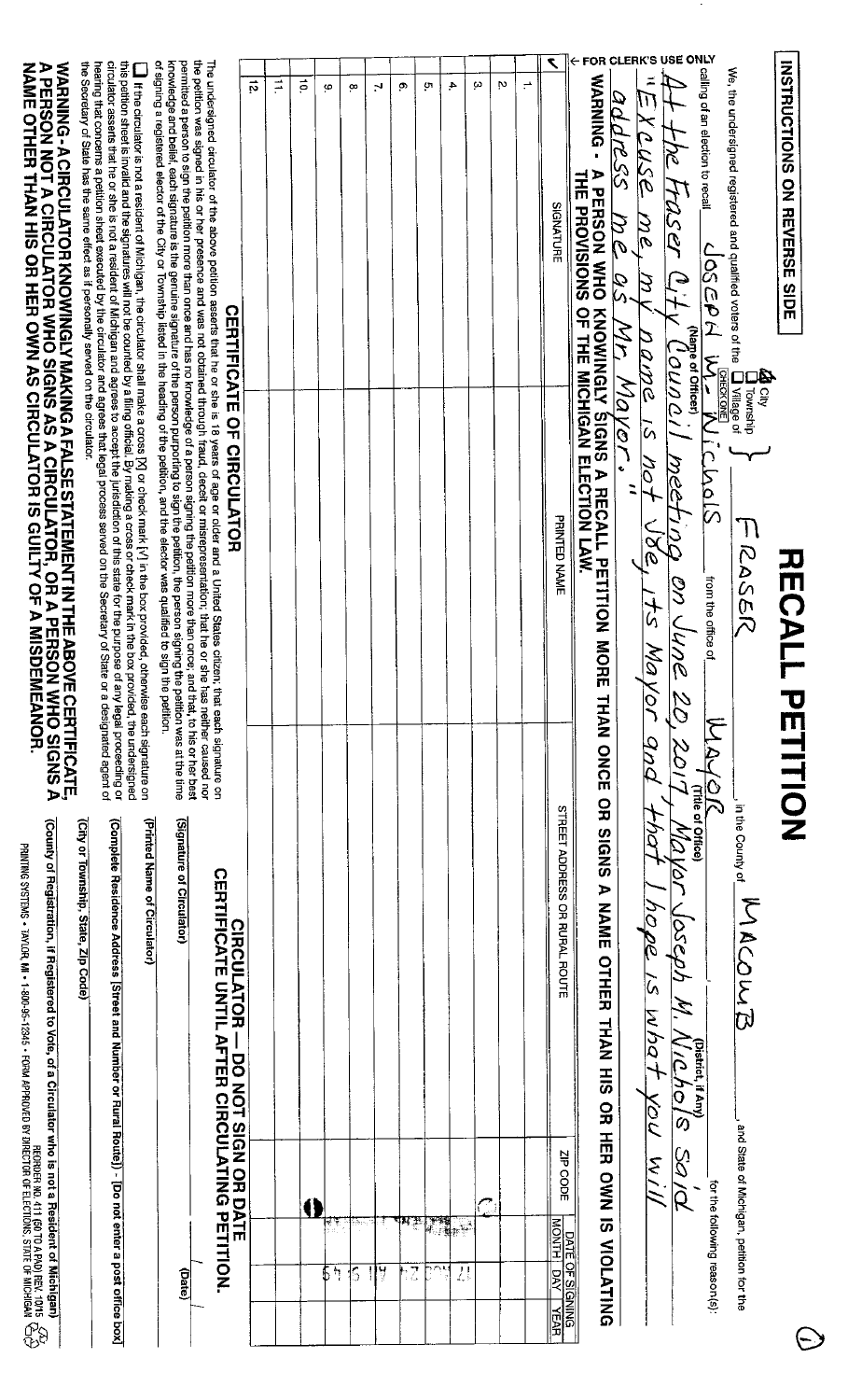| (Complete Residence Address [Street and Number or Rural Route]) - [Do not enter a post office box]<br>(County of Registration, if Registered to Vote, of a Circulator who is not a Resident of Michigan)<br>REDREEL AS PARTICULAR MAIL - 1900-95-12365 - 1900-94 NAGPROVED DY DRECTIONS, STATE OF MICHIGAN<br>PRINTING SYSTEMS - TAYLOR, MAI - 1-800-95-12345 - 1900-94 NAGPROVED DY DRECTIONS CITATE OF MICHIGAN<br>- DO NOT SIGN OR DATE<br>OR HER OWN IS YOLD.<br>and State of Michigan, petition for<br>ZIP CODE<br><b>ATING PETITION</b><br>for the following reason(s):<br>NONTH DAY<br>医理觉<br><b>SHEET AN</b><br>″.⊰al<br>à, |
|-------------------------------------------------------------------------------------------------------------------------------------------------------------------------------------------------------------------------------------------------------------------------------------------------------------------------------------------------------------------------------------------------------------------------------------------------------------------------------------------------------------------------------------------------------------------------------------------------------------------------------------|
|-------------------------------------------------------------------------------------------------------------------------------------------------------------------------------------------------------------------------------------------------------------------------------------------------------------------------------------------------------------------------------------------------------------------------------------------------------------------------------------------------------------------------------------------------------------------------------------------------------------------------------------|

 $\frac{1}{\sqrt{2}}$ 

 $\mathbb{R}$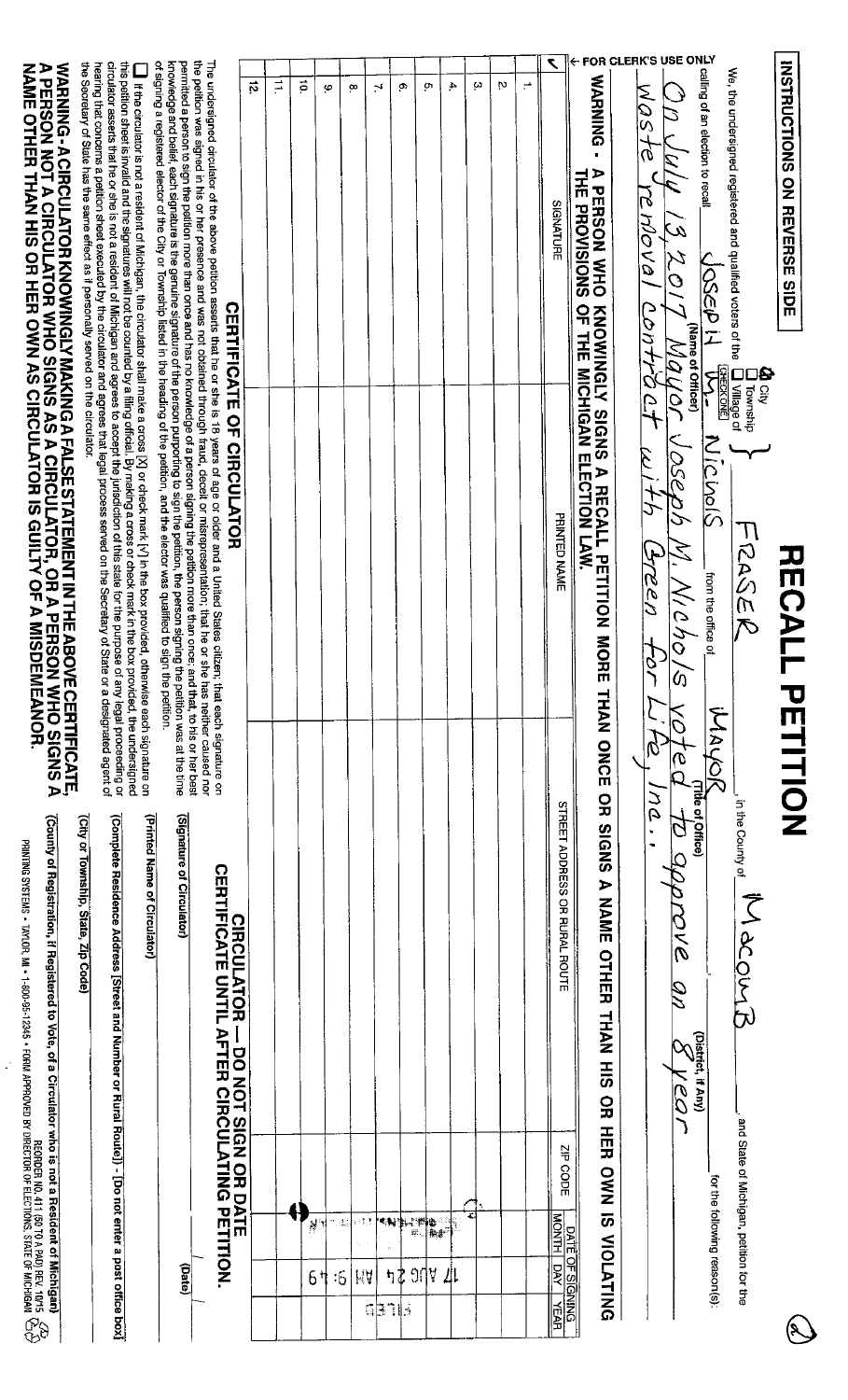| (County of Registration, if Registered to Vote, of a Circulator who is not a Resident of Michigan)<br>REQUENTING SYSTEMS • TAYLOR, MI • 1-800-95-12345 • 1-81510 BY DIRECTOR OF ELECTIONS, STATE OF MICHIGAN<br>Priving Systems • Taylor, MI • 1-800-95-12345 • Form Approved By Director of Elections, State of Michigan<br>$\frac{\mathcal{P}}{\mathcal{P}}$ |                                                               | WARNING - A CIRCULATOR KNOWINGLY MAKING A FALSE STATEMENT IN THE ABOVE CERTIFICATE.<br>A PERSON NOT A CIRCULATOR WHO SIGNS AS A CIRCULATOR, OR A PERSON WHO SIGNS A<br>NAME OTHER THAN HIS OR HER OWN AS CIRCULATOR IS GUILTY OF A M                                                                                                                                                                                                                                            |
|----------------------------------------------------------------------------------------------------------------------------------------------------------------------------------------------------------------------------------------------------------------------------------------------------------------------------------------------------------------|---------------------------------------------------------------|---------------------------------------------------------------------------------------------------------------------------------------------------------------------------------------------------------------------------------------------------------------------------------------------------------------------------------------------------------------------------------------------------------------------------------------------------------------------------------|
| (Printed Name of Circulator)<br>(Complete Residence Address [Street and Number or Rural Route]) - [Do not enter a post<br>(City or Township, State, Zip Code)<br>office<br><b>kod</b>                                                                                                                                                                          | otherwise each signature on                                   | the Secretary of State has the same effect as if personally served on the circulator.<br>this petition sheet is invalid and the signatures will not be counted by a filing official. By making a cross or check mark in the box provided, the undersigned<br>circulator asserts that he or she is not a resident of Michig<br>I if the circulator is not a resident of Michigan, the circulator shall make a cross [X] or check mark [V] in the box provided,                   |
| (Signature of Circulator)<br>(pate)                                                                                                                                                                                                                                                                                                                            |                                                               | of signing a registered slector of the City or Township listed in the heading of the petition, and the elector was qualified to sign the petition.<br>knowledge and beliel, each signature is the genuine signature of the person purporting to sign the petition, the person signing the petition was at the time<br>permitted a person to sign the petition more than once and has no knowledge of a person signing the petition more than once; and that, to his or her best |
| <b>CIRCULATOR - DO NOT SIGN OR DATE<br/>CERTIFICATE UNTIL AFTER CIRCULATING PETITION</b><br>⋷                                                                                                                                                                                                                                                                  | izen; that each signature on                                  | the petition was signed in his or her presence and was not obtained through fraud, deceit or misrepresentation; that he or she has neither caused nor<br>The undersigned circulator of the above petition asserts that he or she is 18 years of age or older and a United States cit<br>CERTIFICATE OF CIRCULATOR                                                                                                                                                               |
|                                                                                                                                                                                                                                                                                                                                                                |                                                               | $\vec{p}$                                                                                                                                                                                                                                                                                                                                                                                                                                                                       |
|                                                                                                                                                                                                                                                                                                                                                                |                                                               | Ë                                                                                                                                                                                                                                                                                                                                                                                                                                                                               |
| $6$ 1                                                                                                                                                                                                                                                                                                                                                          |                                                               | $\vec{P}$                                                                                                                                                                                                                                                                                                                                                                                                                                                                       |
| -9                                                                                                                                                                                                                                                                                                                                                             |                                                               | œ                                                                                                                                                                                                                                                                                                                                                                                                                                                                               |
| 법<br>!≛                                                                                                                                                                                                                                                                                                                                                        |                                                               | œ                                                                                                                                                                                                                                                                                                                                                                                                                                                                               |
| 31<br>42<br>∦∷                                                                                                                                                                                                                                                                                                                                                 |                                                               | 71                                                                                                                                                                                                                                                                                                                                                                                                                                                                              |
| 30h                                                                                                                                                                                                                                                                                                                                                            |                                                               | Ф                                                                                                                                                                                                                                                                                                                                                                                                                                                                               |
| * <del>*</del><br>***<br>測<br>ΨI                                                                                                                                                                                                                                                                                                                               |                                                               | çn,                                                                                                                                                                                                                                                                                                                                                                                                                                                                             |
|                                                                                                                                                                                                                                                                                                                                                                |                                                               | 4.                                                                                                                                                                                                                                                                                                                                                                                                                                                                              |
|                                                                                                                                                                                                                                                                                                                                                                |                                                               | ω                                                                                                                                                                                                                                                                                                                                                                                                                                                                               |
|                                                                                                                                                                                                                                                                                                                                                                |                                                               | N                                                                                                                                                                                                                                                                                                                                                                                                                                                                               |
|                                                                                                                                                                                                                                                                                                                                                                |                                                               | ÷                                                                                                                                                                                                                                                                                                                                                                                                                                                                               |
| <b>STREET ADDRESS OR RURAL ROUTE</b><br>ZIP CODE<br><b>MONTH</b><br>k<br>唇                                                                                                                                                                                                                                                                                     | PRINTED NAME                                                  | ٢<br><b>SIGNATURE</b>                                                                                                                                                                                                                                                                                                                                                                                                                                                           |
| <b>SNPIS</b><br><b>A NAME</b><br>OTHER<br><b>THAN HIS</b><br>OR HER OWN IS VIOLATING<br><b>DATE OF S</b><br><b>GNING</b>                                                                                                                                                                                                                                       | KNOWINGLY SIGNS A RECALL PETITION MORE<br>THAN ONCE<br>요<br>묘 | WARNING -<br>$\blacktriangleright$<br>THE PROVISIONS<br><b>PERSON WHO</b><br>OF THE MICHIGAN ELECTION LAW                                                                                                                                                                                                                                                                                                                                                                       |
| iQí<br>NSSY<br>oye<br>$\overline{\mathcal{O}}$<br>US<br>K)                                                                                                                                                                                                                                                                                                     | ON C<br>V.<br>$\frac{\partial}{\partial \mathcal{L}}$         | FOR CLERK'S USE<br>$\phi'$<br>algrophone<br>w hi le<br>60+h                                                                                                                                                                                                                                                                                                                                                                                                                     |
| 21 OG<br>グレフ<br>$\frac{\mathcal{D}}{\mathcal{D}_{\text{L}}}$<br>Ā<br>Q                                                                                                                                                                                                                                                                                         | meetina<br>N<br>Drua                                          | Lraser C<br>(Name of Officer)<br>ounal                                                                                                                                                                                                                                                                                                                                                                                                                                          |
| District, if Any)<br>for the following reason(s):                                                                                                                                                                                                                                                                                                              | from the office of<br><b>FLAS</b><br>(Title of Office)        | <b>ONLY</b><br>caling of an election to recal<br>JOSEPH V<br><b>COMPACT MOLS</b>                                                                                                                                                                                                                                                                                                                                                                                                |
| in the County of<br>$\tilde{\mathcal{C}}$<br><u>براہ کے ض</u><br>" and State of Michigan, petition for the                                                                                                                                                                                                                                                     | <b>FRASEIC</b>                                                | We, the undersigned registered and qualified voters of the<br><b>Correct Contracts</b> of<br>Correction<br>Correct Correct                                                                                                                                                                                                                                                                                                                                                      |
|                                                                                                                                                                                                                                                                                                                                                                | <b>HECAL</b><br>PETITION                                      | INSTRUCTIONS ON REVERSE<br><b>SIDE</b>                                                                                                                                                                                                                                                                                                                                                                                                                                          |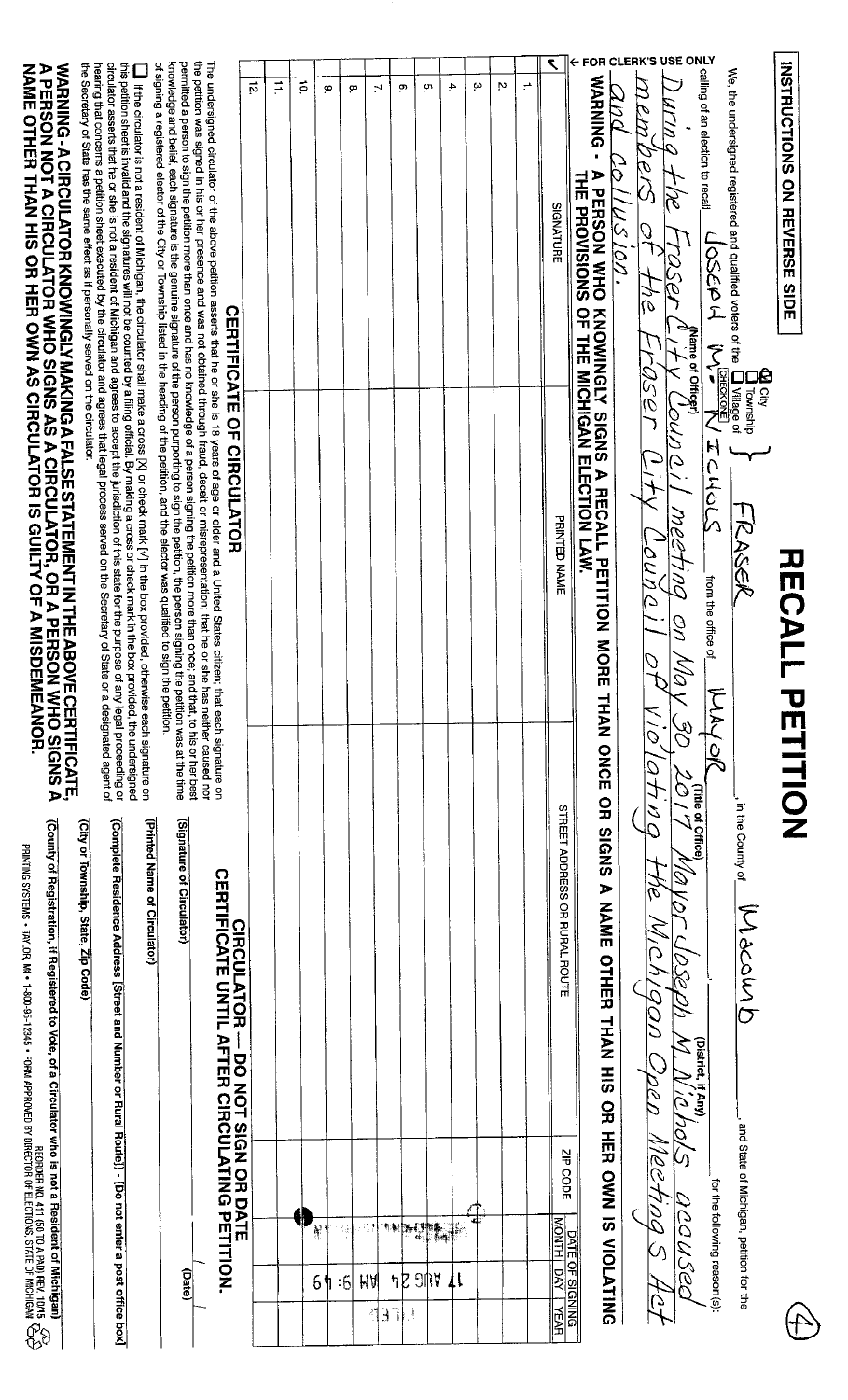| WARNING-ACIRCULATOR KNOWINGLY MAKING A FALSE STATEMENT IN THE ABOVE CERTIFICATE.<br>A PERSON NOT A CIRCULATOR WHO SIGNS AS A CIRCULATOR, OR A PERSON WHO SIGNS A<br>NAME OTHER THAN HIS OR HER OWN AS CIRCULATOR IS GUILTY OF A MISD  | circulator asserts that he or she is not a resident of Michigan and agrees to accept the jurisdiction of this state for the purpose of any legal proceeding or<br>hearing that concerns a petition sheet executed by the circulat<br>this petriton sheet is invalid and the signatures will not be counted by a filing official. By making a cross or check mark in the box provided, the undersigned<br>$\parallel$ if the circulator is not a resident of Michigan, the circulator shall make a cross [X] or check mark [Y] in the box provided, otherwise each signature on | The undersigned circulator of the above petition asserts that he or she is 18 years of age or older and a United States citizen; that each signature on<br>the petition was signed in his or her presence and was not obtained th<br>permitted a person to sign the petition more than once and has no knowledge of a person signing the petition more than once; and that, to his or her best<br>knowledge and belief, each signature is the genuine signature of the<br>of signing a registered elector of the City or Township listed in the heading of the petition, and the elector was qualified to sign the petition. | $\vec{p}$<br><b>CERTIFICATE OF CIRCULATOR</b>                                                     | $\vec{r}$ | $\vec{P}$ | 6         | œ                | N           | σ            | ç. | 4. | ω | Ņ | ÷ | ۲<br>SIGNATURE                                   | $\leftarrow$ FOR CLERK'S USE<br>WARNING<br>$\blacksquare$<br><b>A PERSON WHO</b><br>THE PROVISIONS<br>OF THE MICHIGAN ELECTION LAW | Fynna himsel<br>25 A                        | <b>ONLY</b><br>calling of an election to recall<br>une 20<br>$2/0\%$<br>MSey<br>(Name of Officer)<br>1 OM | We, the undersigned registered and qualified voters of the<br>JOSEAH<br>ج<br><b>CHECK ONE</b> | INSTRUCTIONS ON REVERSE SIDE   |
|---------------------------------------------------------------------------------------------------------------------------------------------------------------------------------------------------------------------------------------|--------------------------------------------------------------------------------------------------------------------------------------------------------------------------------------------------------------------------------------------------------------------------------------------------------------------------------------------------------------------------------------------------------------------------------------------------------------------------------------------------------------------------------------------------------------------------------|------------------------------------------------------------------------------------------------------------------------------------------------------------------------------------------------------------------------------------------------------------------------------------------------------------------------------------------------------------------------------------------------------------------------------------------------------------------------------------------------------------------------------------------------------------------------------------------------------------------------------|---------------------------------------------------------------------------------------------------|-----------|-----------|-----------|------------------|-------------|--------------|----|----|---|---|---|--------------------------------------------------|------------------------------------------------------------------------------------------------------------------------------------|---------------------------------------------|-----------------------------------------------------------------------------------------------------------|-----------------------------------------------------------------------------------------------|--------------------------------|
|                                                                                                                                                                                                                                       |                                                                                                                                                                                                                                                                                                                                                                                                                                                                                                                                                                                |                                                                                                                                                                                                                                                                                                                                                                                                                                                                                                                                                                                                                              |                                                                                                   |           |           |           |                  |             |              |    |    |   |   |   | PRINTED NAME                                     | KNOWNGLY SIGNS A RECALL PETITION MORE<br><b>THAN ONCE</b>                                                                          | JOT<br>$\mathcal{Q}^{'}$<br>reser<br>Withou | Voryaseph<br>ity.<br>Nichoi<br>$\infty$<br>DAO CQS                                                        | ICMOLS<br>エススのス<br>trom the office of $\tilde{ }$<br>j<br>AAJ<br>$\frac{1}{2}$                | <b>HECAL</b><br><b>PETHION</b> |
| (County of Registration, if Registered to Vote, of a Circulator who is not a Resident of Mic<br>REGINER (DRA A DT 1931)<br>Printing Systems • Taylor, M1 • 1-800-95-12345 • Form Approyed By Dibector of Elections, State of Michigan | (Complete Residence Address [Street and Number or Rural Route]) - [Do not enter a post<br>(Printed Name of Circulator)<br>(City or Township, State, Zip Code)                                                                                                                                                                                                                                                                                                                                                                                                                  | (Signature of Circulator)                                                                                                                                                                                                                                                                                                                                                                                                                                                                                                                                                                                                    | <b>CERTIFICATE UNTIL AFTER CIRCULATING PETITION</b><br><b>CIRCULATOR</b><br>- DO NOI SIGN OR DATE |           |           |           |                  |             |              |    |    |   |   |   | STREET ADDRESS OR RURAL ROUTE                    | OR SIGNS<br><b>A NAME</b><br>OTHER<br><b>HANH</b><br>$\frac{1}{5}$<br>$\frac{1}{2}$<br>王田                                          | RNA PON<br>DIOR<br>400-1112                 | (Title of Office)<br>automated<br>4<br>T<br>910016<br>(District, if Any)                                  | in the County of<br>Sasser                                                                    |                                |
| nigan)<br>ඳිඉ                                                                                                                                                                                                                         | office<br>kod                                                                                                                                                                                                                                                                                                                                                                                                                                                                                                                                                                  | (Date)                                                                                                                                                                                                                                                                                                                                                                                                                                                                                                                                                                                                                       | ₹                                                                                                 |           | i<br>41   | Ğ<br>67:5 | 贵亲<br>1Å<br>fg W | sa s<br>ij, | $hZ$   $30h$ | ┶  |    | 4 |   |   | ZP CODE<br><b>MONTH</b><br>g<br>NONING<br>Y_YEAR | SI NAO<br>DATE OF S<br><b>NIOLA</b><br><b>TING</b>                                                                                 | SVDT                                        | <b>MESSOG</b><br>26<br>0                                                                                  | -, and State of Michigan, petition for<br>for the following reason(s):<br>n<br>Si             |                                |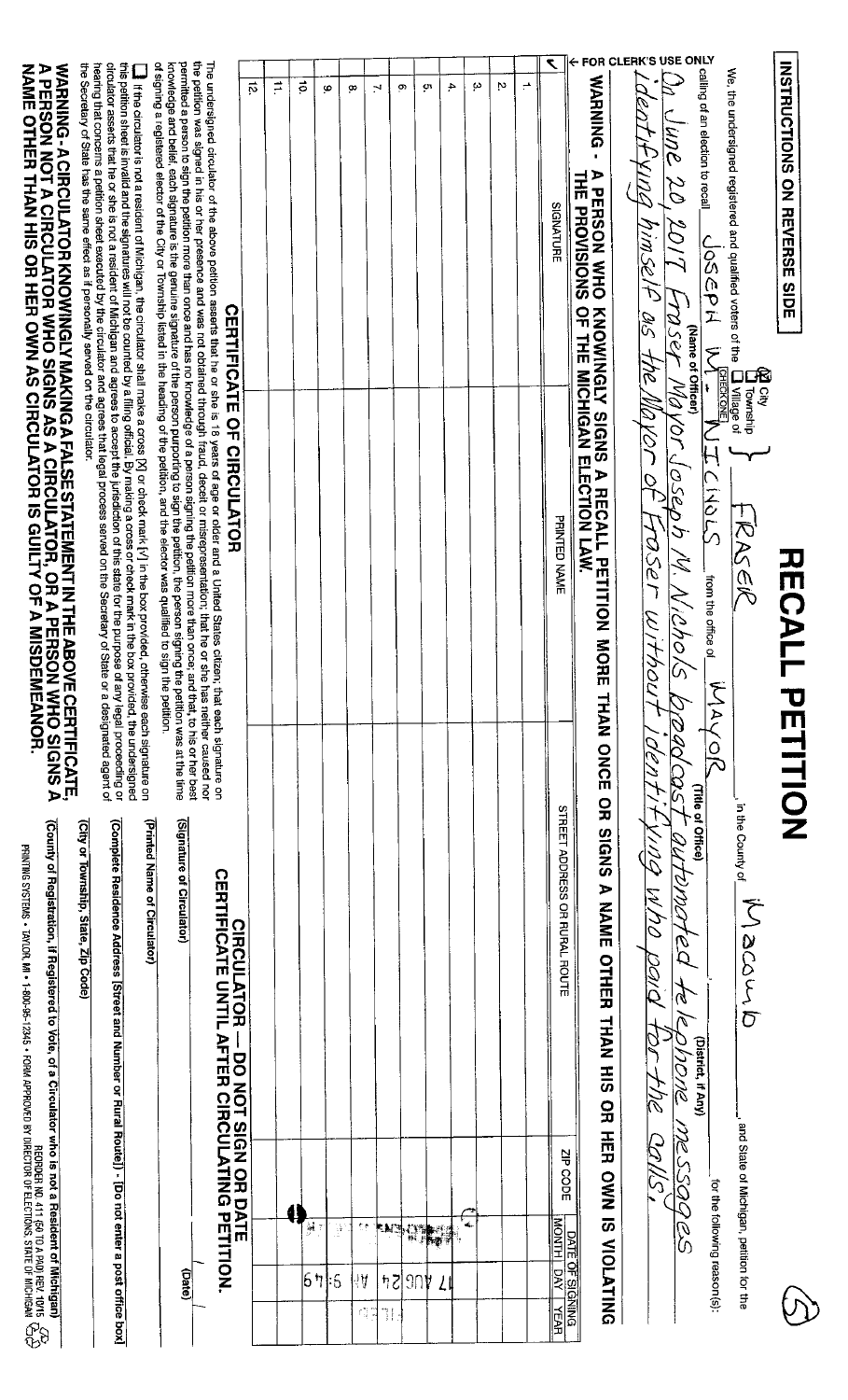| WARNING - ACIRCULATOR KNOWINGLY MAKING A FALSE STATEMENT IN THE ABOVE CERTIFI<br>A PERSON NOT A CIRCULATOR WHO SIGNS AS A CIRCULATOR, OR A PERSON WHO SI<br>NAME OTHER THAN HIS OR HER OWN AS CIRCULATOR IS GUILTY OF A MISDEMEANOR.<br><b>OVE CERTIFICATE,<br/>ON WHO SIGNS A</b>                                 | this perition sheet is invalid and the signatures will not be counted by a filing official. By making a cross or check mark in the box provided, the undersigned<br>circulator asserts that he or she is not a resident of Michigan and agrees to accept the jurisdiction of this state for the purpose of any legal proceeding or<br>the Secretary of State has the same effect as if personally served on the circulator.<br>hearing that concerns a petition sheet executed by the circulator and agrees that legal process served on the Secretary of Si<br>If the circulator is not a resident of Michigan, the circulator shall make a cross [X] or check mark $\{V\}$ in the box provided,<br>tate or a designated agent of<br>otherwise each signature on | The undersigned circulator of the above petition asserts that he or she is 18 years of age or older and a United States citizen; that each signature on<br>the petition was signed in his or her presence and was not obtained th<br>of signing a registered elector of the City or Township listed in the heading of the petition, and the elector was qualified to sign the petition.<br>permitted a person to sign the petition more than once and has no knowledge of a person signing the petition more than once; and that, to his or her best<br>knowledge and belief, each signature is the genuine signature of the<br><b>CERTIFICATE OF CIRCULATOR</b> | ಸ                                          | $\sharp$ | ă | Φ  | œ         | N       | ō,     | ç۳                                  | Ą.                     | ω | Ņ | $\div$ | ↖<br>SIGNATURE<br>PRINTED NAME                                                                       | WARNING<br><b>THE PROVISIONS OF LIFE MICHIGAN ELECTION LAW</b><br><b>PERSON</b><br>MHN<br><b>KNOWINGLY SIGNS</b><br>A RECALL PETITION MO<br>五円 | $\vert \mathcal{C} \vert$<br>971015<br>emplo<br>Ì<br>O<br>$\frac{\varphi}{\varphi}$<br>Ċ,<br>Sexual<br>NaraSSMen<br>Wa.<br>VOY<br>1050 | FOR CLERK'S USE ONLY<br>calling of an election to recall<br>buna.<br><u> 225 </u><br>T<br>Z<br>(Name of Officer)<br>N 3 6 G<br>$\overline{\mathbf{r}}$<br>equeste<br>7C<br>FOSE<br>$\frac{1}{\sqrt{\mathsf{A}\mathsf{A}\mathsf{A}\mathsf{B}}}\frac{1}{\mathsf{A}\mathsf{B}}$ | We, the undersigned registered and qualified voters of the<br><b>FOXONE</b><br>  Village of<br>Nichals<br>RASER<br>from the office of | <b>LD</b> City<br>Township | INSTRICTIONS ON REVERSE<br>요<br>미모<br><b>RECAL</b><br><b>PETITION</b> |
|--------------------------------------------------------------------------------------------------------------------------------------------------------------------------------------------------------------------------------------------------------------------------------------------------------------------|-------------------------------------------------------------------------------------------------------------------------------------------------------------------------------------------------------------------------------------------------------------------------------------------------------------------------------------------------------------------------------------------------------------------------------------------------------------------------------------------------------------------------------------------------------------------------------------------------------------------------------------------------------------------------------------------------------------------------------------------------------------------|------------------------------------------------------------------------------------------------------------------------------------------------------------------------------------------------------------------------------------------------------------------------------------------------------------------------------------------------------------------------------------------------------------------------------------------------------------------------------------------------------------------------------------------------------------------------------------------------------------------------------------------------------------------|--------------------------------------------|----------|---|----|-----------|---------|--------|-------------------------------------|------------------------|---|---|--------|------------------------------------------------------------------------------------------------------|------------------------------------------------------------------------------------------------------------------------------------------------|----------------------------------------------------------------------------------------------------------------------------------------|------------------------------------------------------------------------------------------------------------------------------------------------------------------------------------------------------------------------------------------------------------------------------|---------------------------------------------------------------------------------------------------------------------------------------|----------------------------|-----------------------------------------------------------------------|
| (County of Registration, if Registered to Vote, of a Circulator who is not a Resident of Michigan)<br>REQUENTING SYSTEMS • TAYLOR, MI • 1-800-95-12345 • 1805-1944 MBPROPER NO. 411 (SO TO A PACHIGAN YEY)<br>PRIMITING SYSTEMS • TAYLOR, MI • 1-800-95-12345 • 1805-1944 MBPECTOR OF ELECTIONS, STATE OF MICHIGAN | (Complete Residence Address [Street and Number or Rural Route]) - [Do not enter a post<br>(Printed Name of Circulator)<br>(City or Township, State, Zip Code)<br>office<br><b>pox</b>                                                                                                                                                                                                                                                                                                                                                                                                                                                                                                                                                                             | (Signature of Circulator)<br><b>CERTIFICATE</b><br>DRTIL<br><b>AFTER CIRCULATING PETITION</b><br>(Date)<br>$\blacksquare$                                                                                                                                                                                                                                                                                                                                                                                                                                                                                                                                        | <b>CIRCULATOR</b><br>- DO NOT SIGN OR DATE |          | Ņ | 64 | $\cdot 6$ | MA<br>Ħ | $\neg$ | <b>TAR TESTING</b><br>$J\mathbb{U}$ | $\downarrow\downarrow$ |   |   |        | STREET ADDESS OR RURAL ROUTE<br><b>ZIP CODE</b><br><b>HINOW</b><br>ΙŠ<br><b>V   YEAR</b><br>V   YEAR | THAN ONCE ON SIGNS A NAME OTHER THAN NEW<br><b>OR HER</b><br><b>DWN IS NOLA</b><br>DATE OF S<br><b>TING</b>                                    | <i><b>ADI</b></i><br>$\widehat{\omega}$<br>gqainst                                                                                     | <i><b>Louveil</b></i><br><u>q</u><br>(District, if Any)<br>WVesti                                                                                                                                                                                                            | in the County of<br>_, and State of Michigan, petition fo<br>for the following reason(s):<br>r the                                    | Jacamb                     |                                                                       |

PRENTING SYSTEMS • TAYLOR, M1 • T-800-95-12345 • FJ+RM APPHOVED BY UDEEC IOL 11: ELECT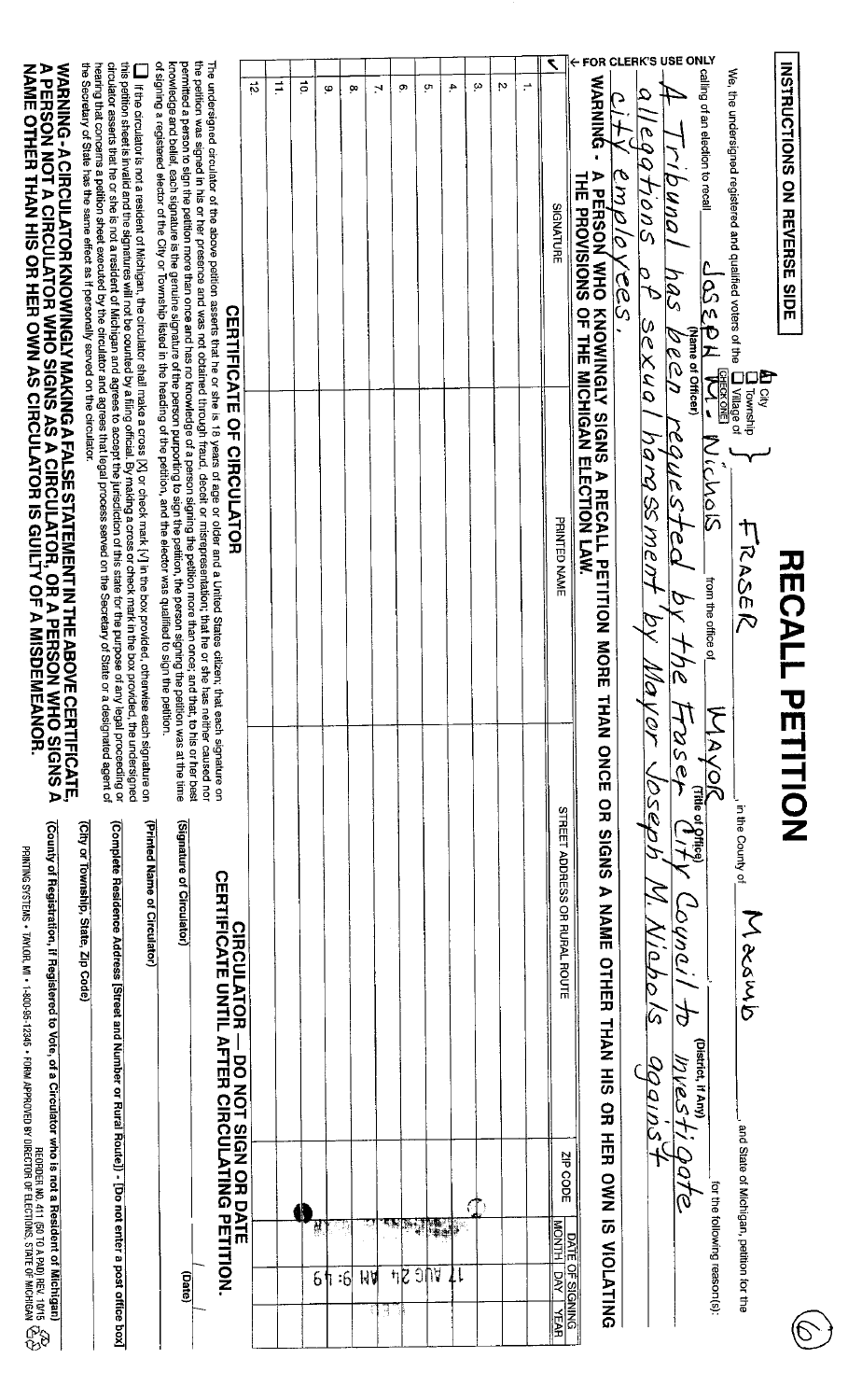

Macomb County Clerk/Register of Deeds Deputy Clerk

Jacqueline Ryan Chief Deputy Register of Deeds

At a special meeting of the Macomb County Election Commission, held on the  $7<sup>th</sup>$  day of September, 2017, a motion to approve Resolution 1-17 was made by and seconded by \_\_\_\_\_\_\_\_\_\_\_\_\_\_\_\_

Resolution 1-17

Resolution to consolidate the Armada Area Schools District portions of Riley Township and Berlin Township in St. Clair County.

This precinct would be designated as Berlin Township Precinct 1 for school election purposes and the polling location would be the Berlin Township Senior Center, 740 Capac Rd., Berlin Township.

The Berlin Township clerk is an "opt-in" clerk and will conduct the election in this precinct.

The Riley Township clerk will not conduct the election but will notify affected voters of the polling location change for this election.

A certified copy of this resolution will be forwarded to the Center for Geographic Information.

AYES: NAYES:

#### **RESOLUTION DECLARED ADOPTED**

#### **CERTIFICATION**

*State of Michigan County of Macomb* I, Karen A. Spranger, Clerk of the Election Commission, County of Macomb, State of Michigan, do hereby certify that the foregoing is a true and correct copy of a Resolution as adopted by the Election Commission of Macomb County at a meeting held on September 7, 2017

> \_\_\_\_\_\_\_\_\_\_\_\_\_\_\_\_\_\_\_\_\_\_\_\_\_\_\_\_\_\_\_\_\_ Karen A. Spranger, Macomb County Clerk

#### **Clerk's Office**

1`40 clerksoffice@macombgov.org 120 North Main Street, 1st Floor Mount Clemens, MI 48043 586-469-5120; Fax: 877-443-9505 macombgov.org/clerksoffice

## **Macomb County Jury Services**

40 North Main Street, 5th Floor Mount Clemens, MI 48043 586-469-5158; Fax: 866-731-8701 macombgov.org/juryroom juryroom@macombgov.org

#### **Register of Deeds**

120 North Main Street, 1st Floor Mount Clemens, MI 48043 586-469-7953; Fax: 586-469-5130 macombgov.org/registerofdeeds registerofdeeds@macombgov.org